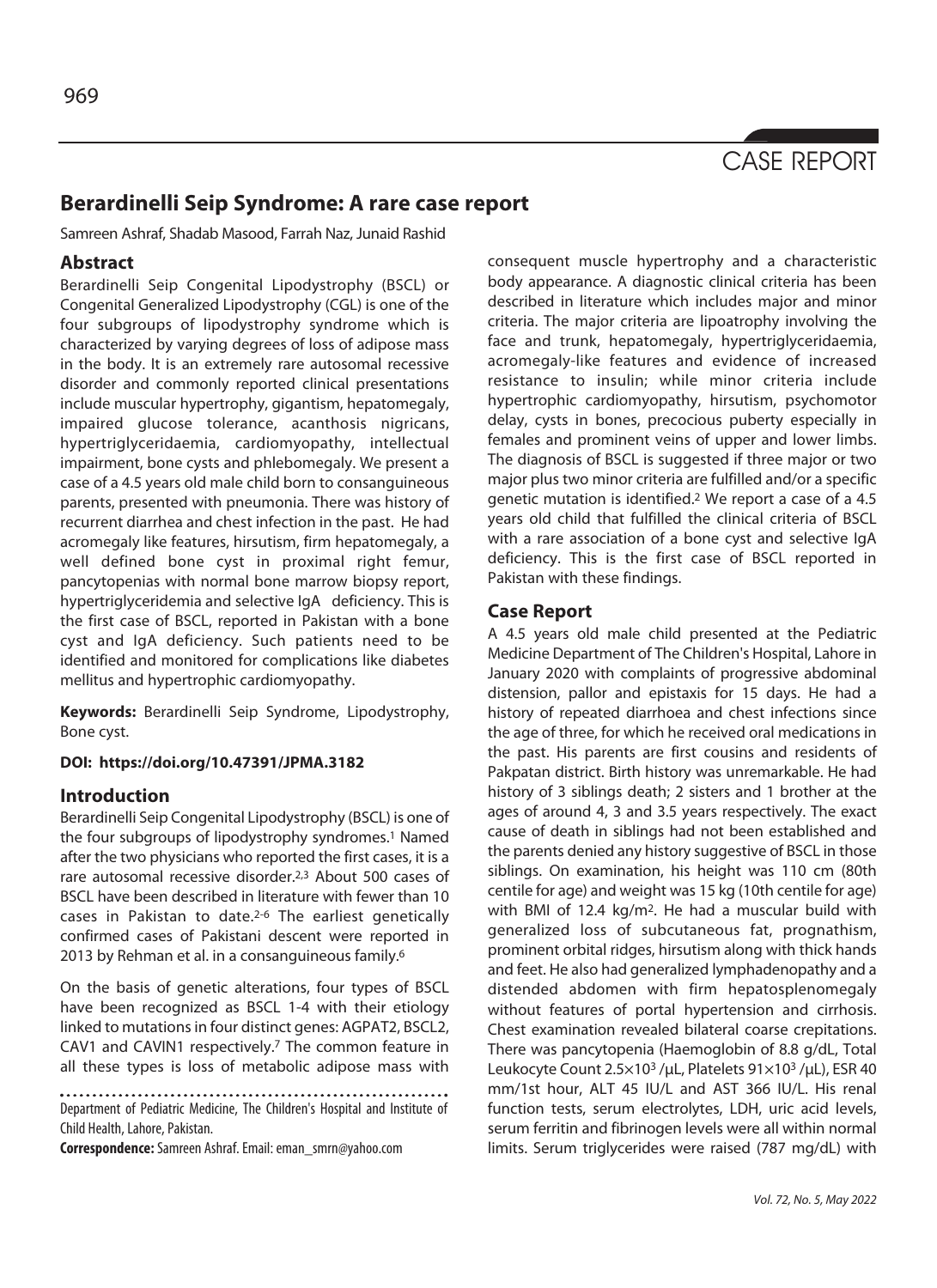

**Figure-1:** Loss of subcutaneous fat, protuberant abdomen and thick hands and feet. (Photographs taken after permission from parents).

normal serum cholesterol (169 mg/dL). The differential diagnoses which included disseminated tuberculosis, storage disorders and malignancy were investigated accordingly. HIV by ELISA was nonreactive. His blood glucose levels and HbA1c were normal. Workup for tuberculosis was negative. Bone marrow biopsy revealed trilineage haematopoiesis with increased macrophages. Lymph node biopsy showed reactive hyperplasia. Skeletal survey and subsequent MRI right femur indicated a 3.4×2.7×2.0 cm multi-loculated, multi-septate expansile lesion of right proximal femur metaphysis with the differential diagnosis of aneurysmal/simple bone cyst. Chest X-ray and CT-chest showed right middle lobe consolidation which later improved after intravenous antibiotics. Echocardiography showed mild to moderate pulmonary hypertension. Serum immunoglobulin levels were normal with the exception of serum IgA level which



**Figure-2:** X-Ray and Magnetic resonance imaging demonstrating a well-defined cystic lesion in proximal right femur metaphysis.

was reduced (43.81 mg/dL). Liver biopsy was planned but the parents refused to give consent. Genetic testing could not be performed due to unavailability of genetic testing laboratory. He was managed with intravenous broadspectrum antibiotics and supportive treatment for chest infection to which he responded. Pancytopenia improved and patient was discharged. As the clinical criteria were met by the patient and genetic testing is not mandatory for diagnosis, patient was diagnosed and treated as a case of BSCL.2 He was advised low fat diet and increased physical activity along with close monitoring of hypertriglyceridaemia. Currently patient is on follow-up in our department and no adverse or unanticipated events have occurred on follow-up. (Parental consent was obtained for publishing the data with photographs).

#### **Discussion**

Clinically, four major and two minor criteria for clinical diagnosis of BSCL were met by our patient. We would especially mention the presence of a bone cyst in proximal femur. Initially, the presence of bone cysts associated with lipodystrophy and diabetes mellitus was thought to be a separate entity termed as 'Brunzell Syndrome'. However, genetic mutation analysis reported in these patients led to the consideration that bone cysts represent a rare association of BSCL.2 Bone cysts have previously been reported to occur in BSCL-1 but are very rare in BSCL-2 patients. The pathophysiology of these lesions has not been well-defined but suggested mechanisms include abnormal development of the fatcontaining bone marrow with superimposed physical stress at epiphyses. These bone cysts may lead to pathological fractures or exhibit local pressure symptoms and do not require any surgical intervention otherwise.8 In our patient, the bone cyst was asymptomatic and hence, serial imaging was advised on follow up.

Another striking feature in our patient was the history of recurrent diarrhoea and chest infections. However, none of the episodes before the current admission prompted serious medical attention. This may be attributed to selective IgA deficiency found in our patient. To the best of our knowledge, no such association has been described in previous literature. Recurrent upper respiratory and skin infections were reported in a 6.5-years-old child in India but no definitive etiology was found. Abnormal polymorphonuclear and monocyte functions have also been reported in another earlier case study.9

Other commonly occurring complications in BSCL patients are diabetes mellitus, hypertrophic cardiomyopathy, hypertension, hepatic steatosis, delayed